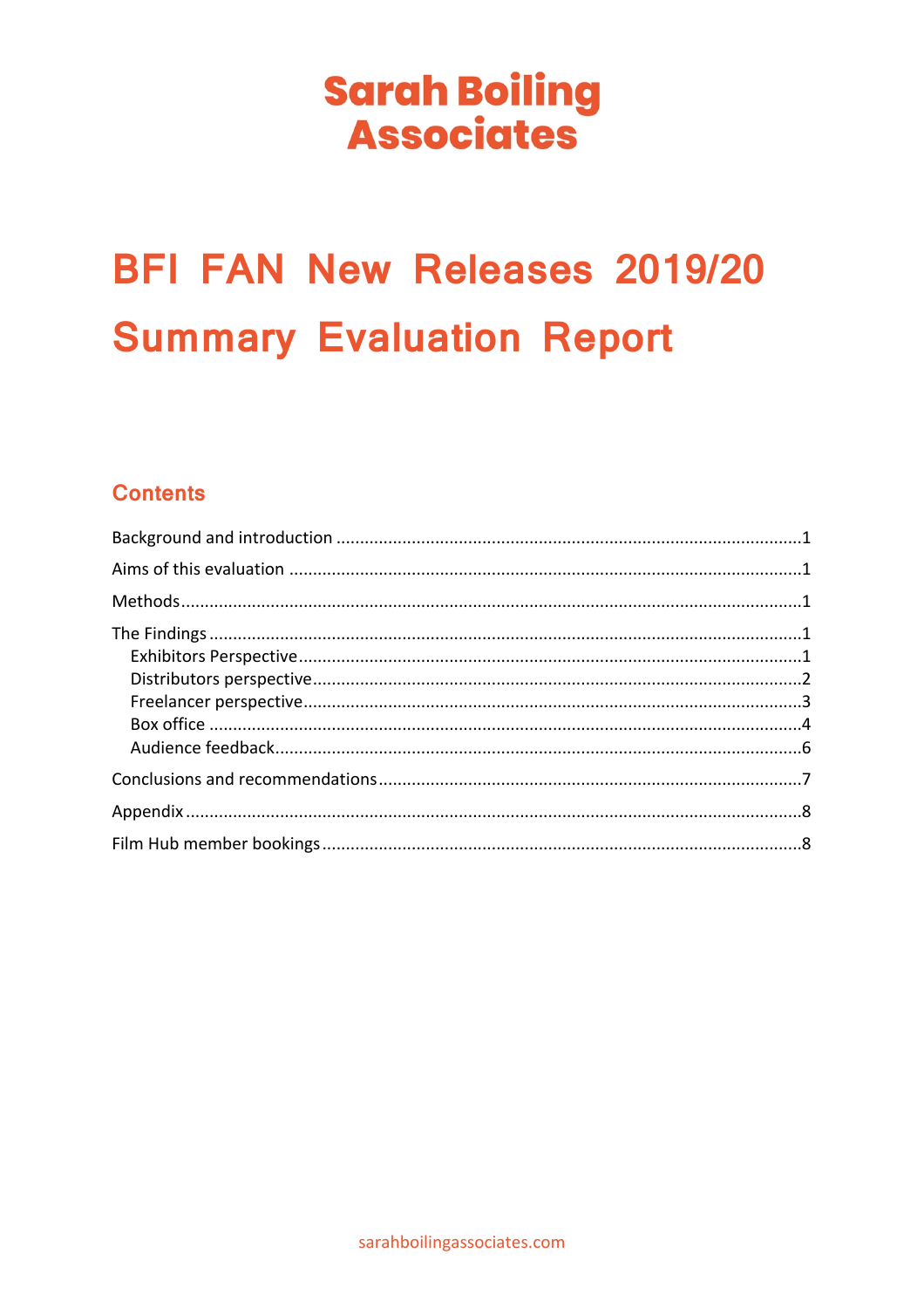## <span id="page-1-0"></span>Background and introduction

From Summer 2019 to Spring 2020, BFI FAN has supported a further four New Releases as part its ongoing work to help exhibitors across the UK engage with more diverse audiences, and programme more titles that might be perceived as being 'risky' or 'too challenging'.

The four films to receive FAN support were

**We the Animals Hail Satan? The Peanut Butter Falcon System Crasher**

Support for exhibitors includes a marketing pack; access to a small campaign budget; an extended press and marketing campaign in each Film Hub area; intensive audience development support for selected FAN venues from a regionally based freelance marketing consultant.

## <span id="page-1-1"></span>Aims of this evaluation

<span id="page-1-2"></span>The aims of this evaluation were to identify and understand the impacts of the New Release programme on the selected titles, and to help inform future development of the scheme.

## **Methods**

Evaluation activities included:

- Semi structured interviews with distributors and freelancers
- Analysis of box office and audience survey data
- Feedback from exhibitors taking part in the scheme

The release of the final title, *System Crasher*, on 27 March coincided with the start of lockdown across the UK in response to COVID 19. This meant the film's theatrical release was curtailed, and the resulting furloughing of cinema staff has meant that the planned aimed outputs from the evaluation were revised. Along with this report, there are a number of case studies available on [The](https://www.the-bigger-picture.com/)  **[Bigger Picture](https://www.the-bigger-picture.com/) created as part of the evaluation.** 

## <span id="page-1-3"></span>The Findings

#### <span id="page-1-4"></span>Exhibitors Perspective

Each Film Hub nominated an exhibitor in their area as one of the 'key venues' in the scheme, these cinemas received additional funding for social media advertising, focused support from a freelancer, and the chance to attend workshops and evaluation sessions at Watershed with other participants.

#### Motivations for applying to be part of the scheme?

- Experiment with programming a broader range of titles
- And in turn broaden their audience
- Benefit from shared learning and experimentation with other venues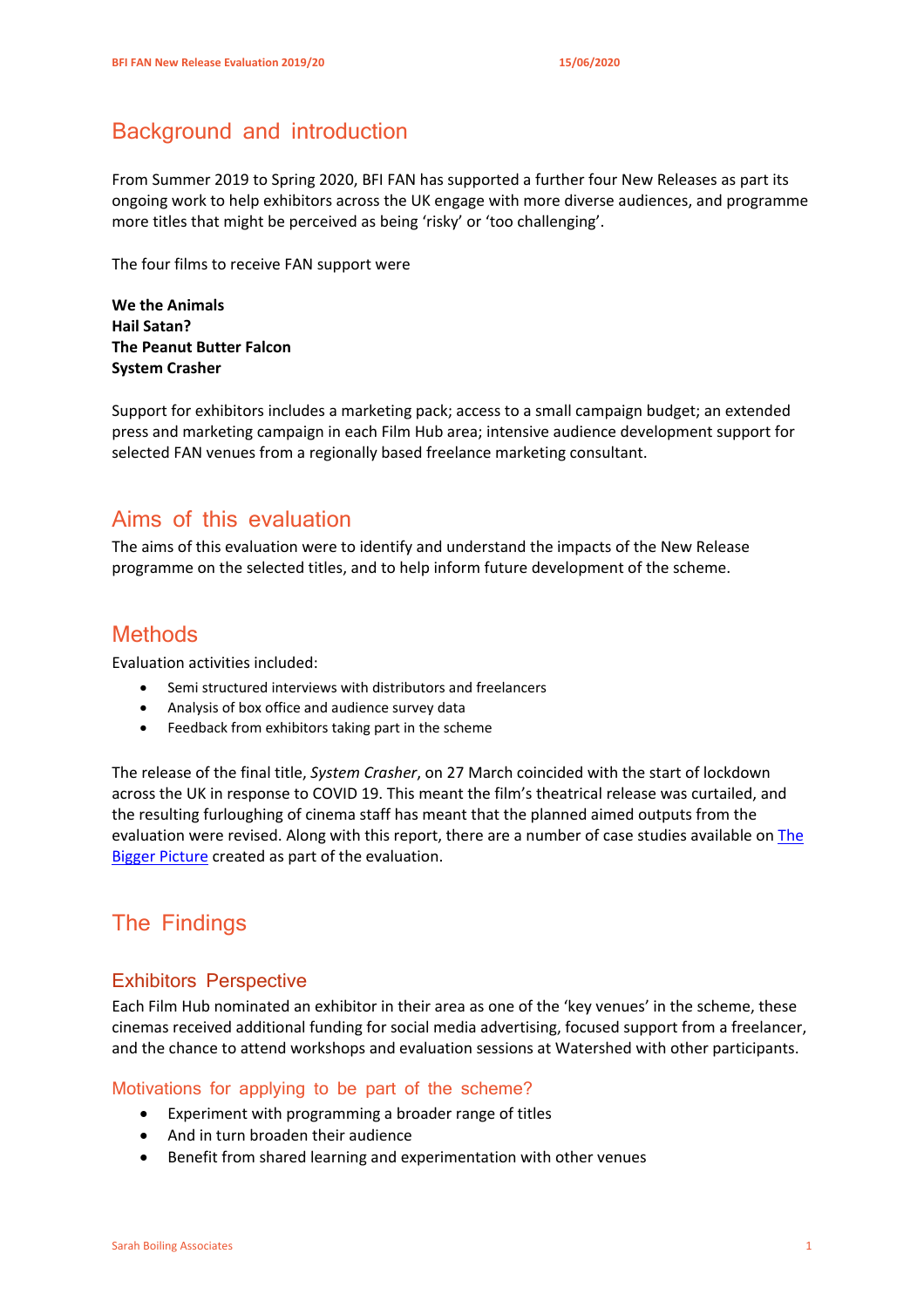#### How useful was the support provided by the scheme ?

Most useful were the marketing pack and the freelance support

#### How could it be improved?

Generally positive about their experience. Suggestions included:

- More sharing of information and ideas
- More of a financial incentive to book titles
- A lighter evaluation burden
- A simplified marketing pack
- A more effective use of freelance support

#### What benefits has the scheme has on the organisiations taking part?

- The opportunity to learn and share together
- The additional marketing focus on the particular titles

#### What have exhibitors learnt?

- Increased their confidence to book more 'challenging' titles
- Developed practical social media skills
- Embedded 'Wraparound' events in their programmes
- Cemented the relationship with their freelancer

#### How did the 2019/20 titles work?

*The Peanut Butter Falcon* performed best of the three titles released theatrically, whilst exhibitors noted that other titles were more of a 'hard sell' in particular *We the Animals*.

#### How important was the New Release as a motivation to book for the films?

Positive impact on decision making for all:

- Some would have been unlikely to book some or all of the titles without the support of the scheme
- Others, although they would have most likely booked these titles anyway, the support provided additional visibility and incentive

#### <span id="page-2-0"></span>Distributors perspective

Interviews were held with representatives from the distributors of *The Peanut Butter Falcon* and *System Crasher*.

#### **Expectations**

Reaching exhibitors beyond London is **the** key expectation and benefit of the scheme

#### What works well

- Access to the FAN network of exhibitors is a key success of the scheme
- The scheme enabled them to establish strong exhibitor relationships, and provided a credibility in the sector that will benefit them in the future
- A valuable learning experience for both distributors, in terms of exhibition generally and in terms of creating accessible cinema experiences
- Both consider BFI FAN New Release a partnership
- For one, the minimal reporting requirement was a plus
- For another the relationships formed during the scheme have led to other opportunities;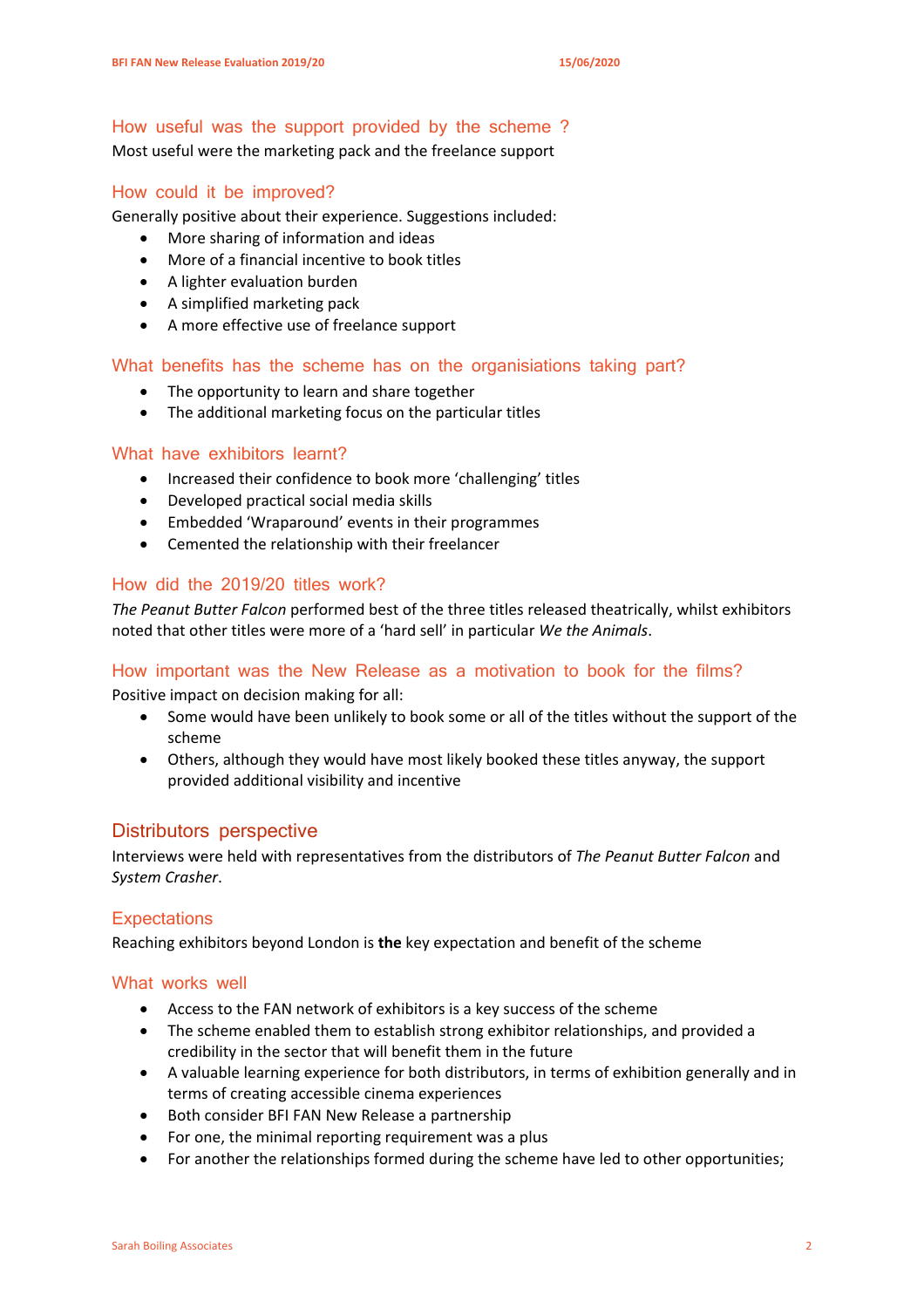#### What could be improved ?

Both distributors found it hard to find fault with the programme

- One suggested that additional support to improve accessibility would be valuable
- Both were enthusiastic about putting forward titles to the scheme in the future

#### <span id="page-3-0"></span>Freelancer perspective

#### What role do freelancers have in the New Release

The interviewees consulted for this report undertook some or all of the following activities:

- A 'bridge' between distributors, NRS team at Watershed and exhibitors in their region
- Encouraging exhibitors to screen and promote the New Release titles
- Circulating the marketing pack, assets and merchandise
- Working more closely with one or two key venues in their region
- Grassroots outreach to potential target audiences
- Organizing speakers and events
- Assisting with social media and other promotional activities and managing a modest social media advertising budget that cinemas can access

#### How is this working out ?

- On the whole, there is increasing clarity about the role of freelancers, though there is some small scale residual confusion about how the scheme has evolved
- Consistent feedback that the four days allocated to each title doesn't always match the workload; not a problem though, as freelancers are happy to flex their time
- The focus on 'key venues' in each region doesn't always work out

#### What do freelancers consider exhibitors find most useful?

- Trusted individual support is key
- Marketing pack and assets are important
- An extra pair of hands is useful

#### What do they think makes the most difference to encourage exhibitors to

#### experiment with new programming and marketing approaches?

- The budgets available to support advertising and additional activity
- Freelancers encouraging and supporting programmers
- Marketing assets (as long as they are relevant and useful)
- The financial bottom line (MG)
- The commitment that comes with signing up to a programme

#### What is the optimum role for hubs?

- Key is embedding New Release Scheme as part of each Hubs programme (rather than coming from 'elsewhere')
- Some freelancers had particularly good relationships with their hubs, whilst others are still struggling to do this
- Hubs play an important role providing contextual knowledge of their members to help the freelancers with relationship development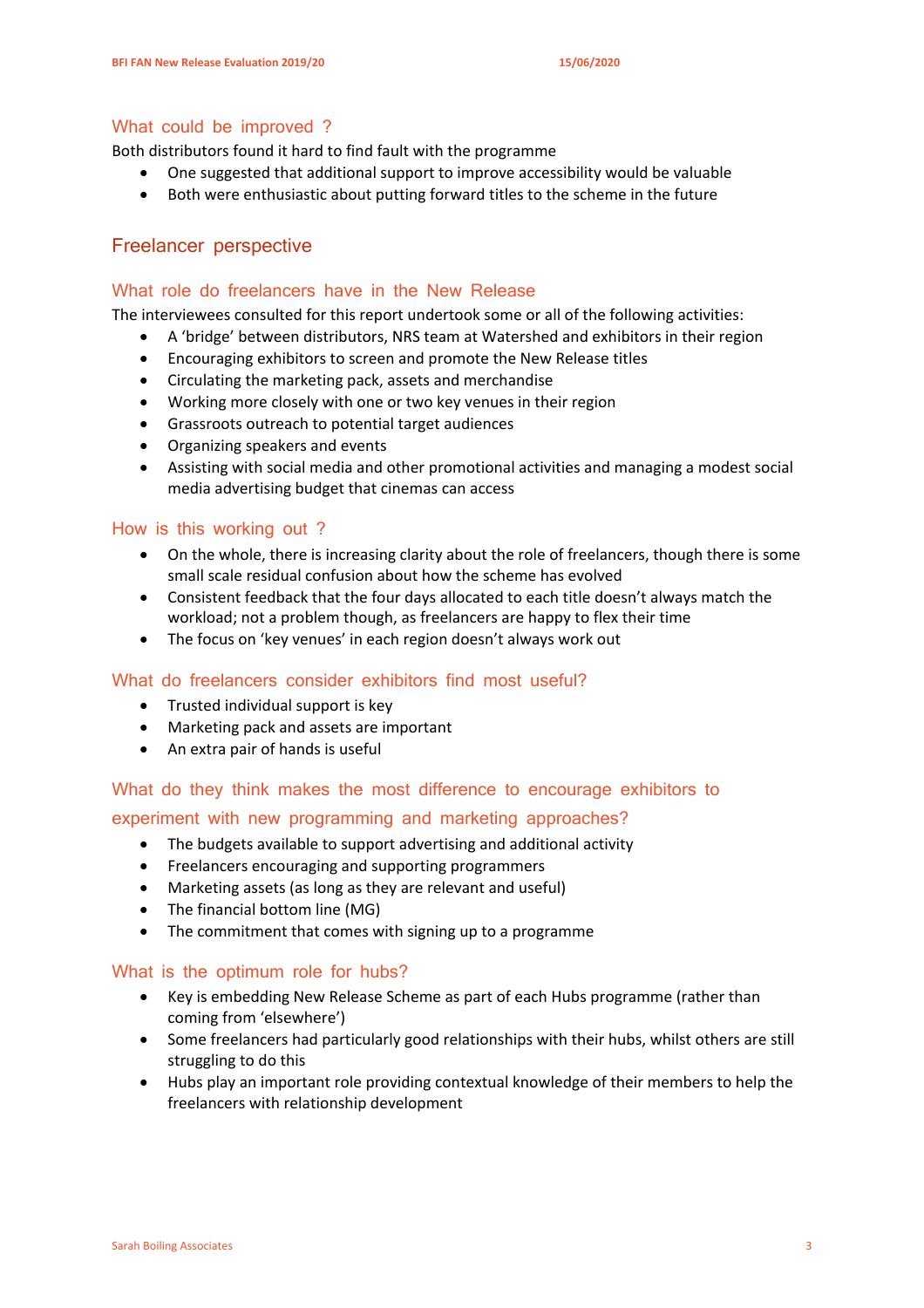#### What works well

- Everyone is very positive about the support provided by the New Release team lead at Watershed
- The regular freelancer check ins were considered really valuable, especially those with distributors, as is the chance to get together face to face in Bristol;
- Peer support from the other freelancers and feeling part of a collective effort is important
- A general sense across the freelancers that the current system is now working well, and that issues have been resolved

#### What could be improved?

- A request from all the freelancers for exhibitors to share up to date information about film bookings
- Engagement with the catch up calls could be re-started

#### <span id="page-4-0"></span>Box office

Total box office for the three New Releases titles was (as of June 2020):

We the Animals £23,636 Hail Satan? £50,580 The Peanut Butter Falcon £191,232

#### The impact of the FAN Network on box office

BFI FAN Network network had a considerable impact of the total box office for all the titles, with these exhibitors responsible for up to 4/5 of total box office.

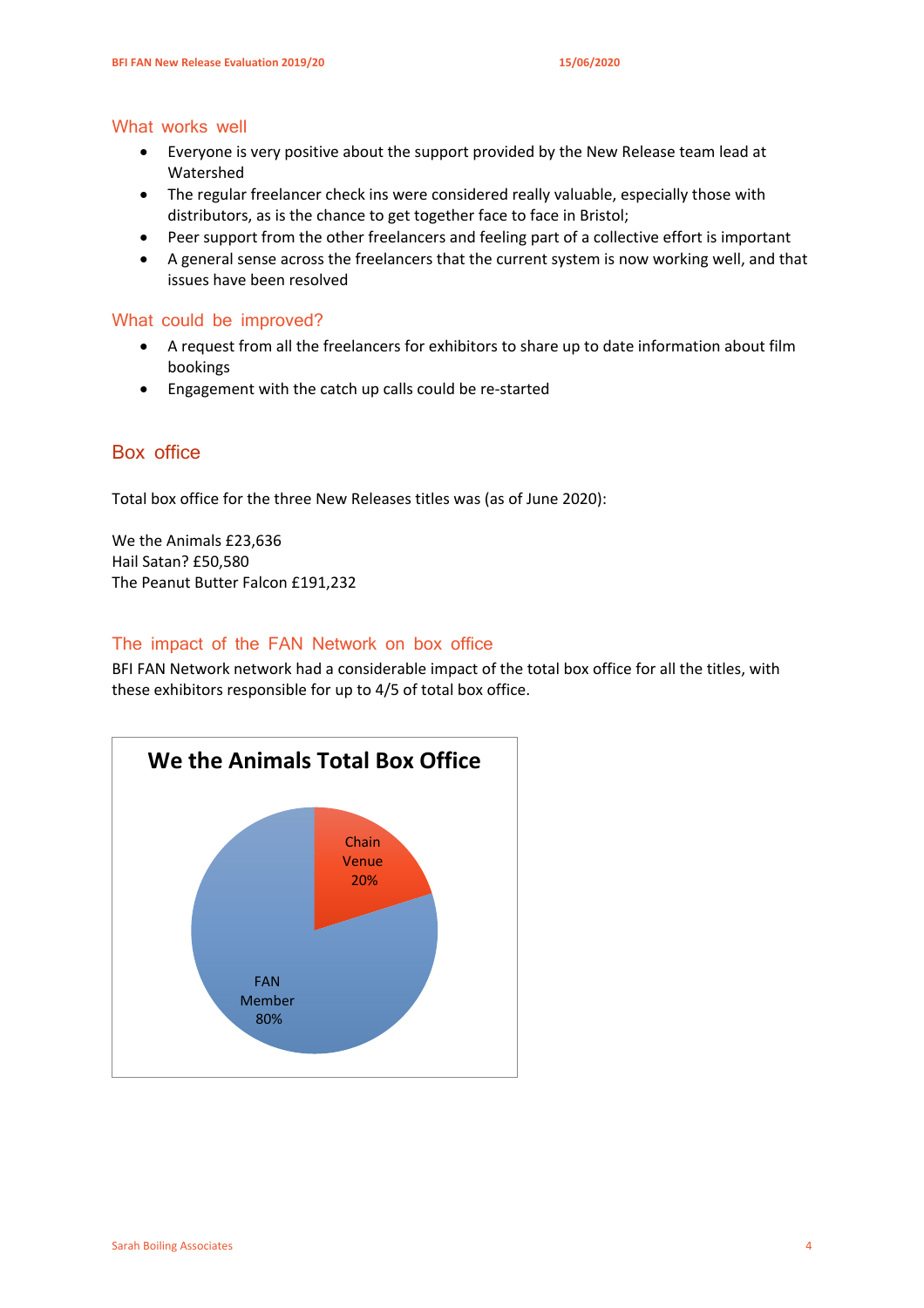



#### Film Hub Areas

Whilst London is, not surprisingly, responsible for largest share of box office across the New Release films, the proportion of box office generated by the different Film Hub areas varies considerably across the three titles.

- The London share of box office is highest for *We the Animals*
- In the Midlands *The Peanut Butter Falcon* performed particularly well, whilst their share of box office for *We the Animals* is modest.
- Despite screening at just one venue (QFT), Northern Ireland generated 10% of the total FAN revenue for *Hail Satan?* Given the number of relevant venues in NI, this Hub also over performed in terms of box office share for *The Peanut Butter Falcon*.
- *Hail Satan?* And *We The Animals* were particularly popular in the North FAN area
- Scotland's share of box office was consistent across all three titles, representing between 13-15% of the total
- The picture is similar in the South East, with this Hub area responsible for between 6% and 9% of total box office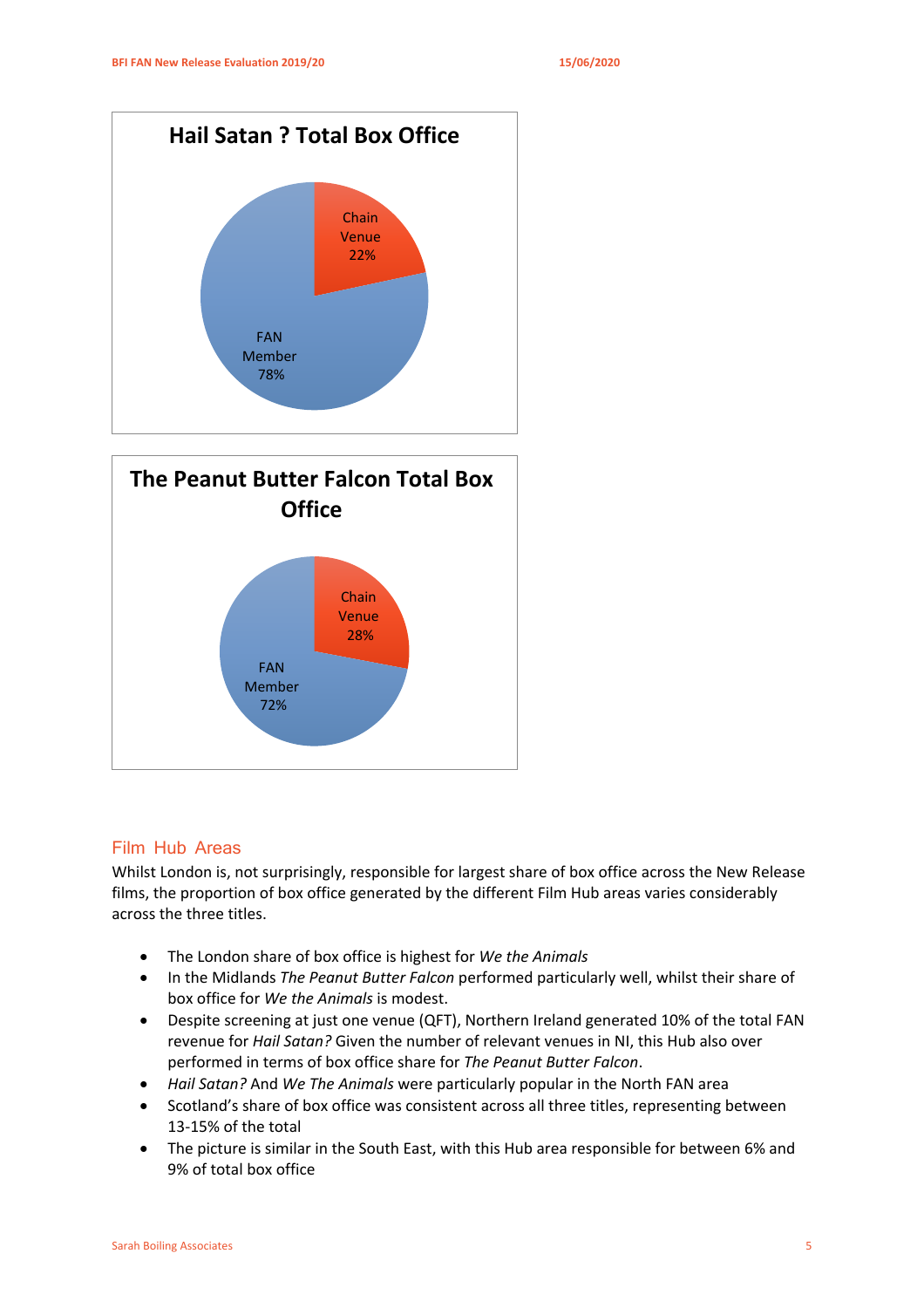- In the South West, *We the Animals* performed particularly well, with this Hub area responsible for one fifth of the total box office for the title
- Cinemas in Film Hub Wales generated between 2% and 3% of total box office across the titles



#### <span id="page-6-0"></span>Audience feedback

There was a limited engagement with the audience surveys for the these titles amongst exhibitors, with just 76 completed surveys collected across *The Peanut Butter Falcon*, *We The Animals and Hail Satan?* These surveys were collected by the Courtyard, Queens Film Theatre, Saffron Screen and Magic Lantern. The limited data we have therefore, isn't representative of the audience for the titles. What follows is a selection of qualitative feedback provided.

#### We The Animals

"Intro good, but I don't like being told what I'm about to watch" "Very good film. Thought-provoking and artistic." "It was a subtle, textured film. Very enjoyable" "Excellent"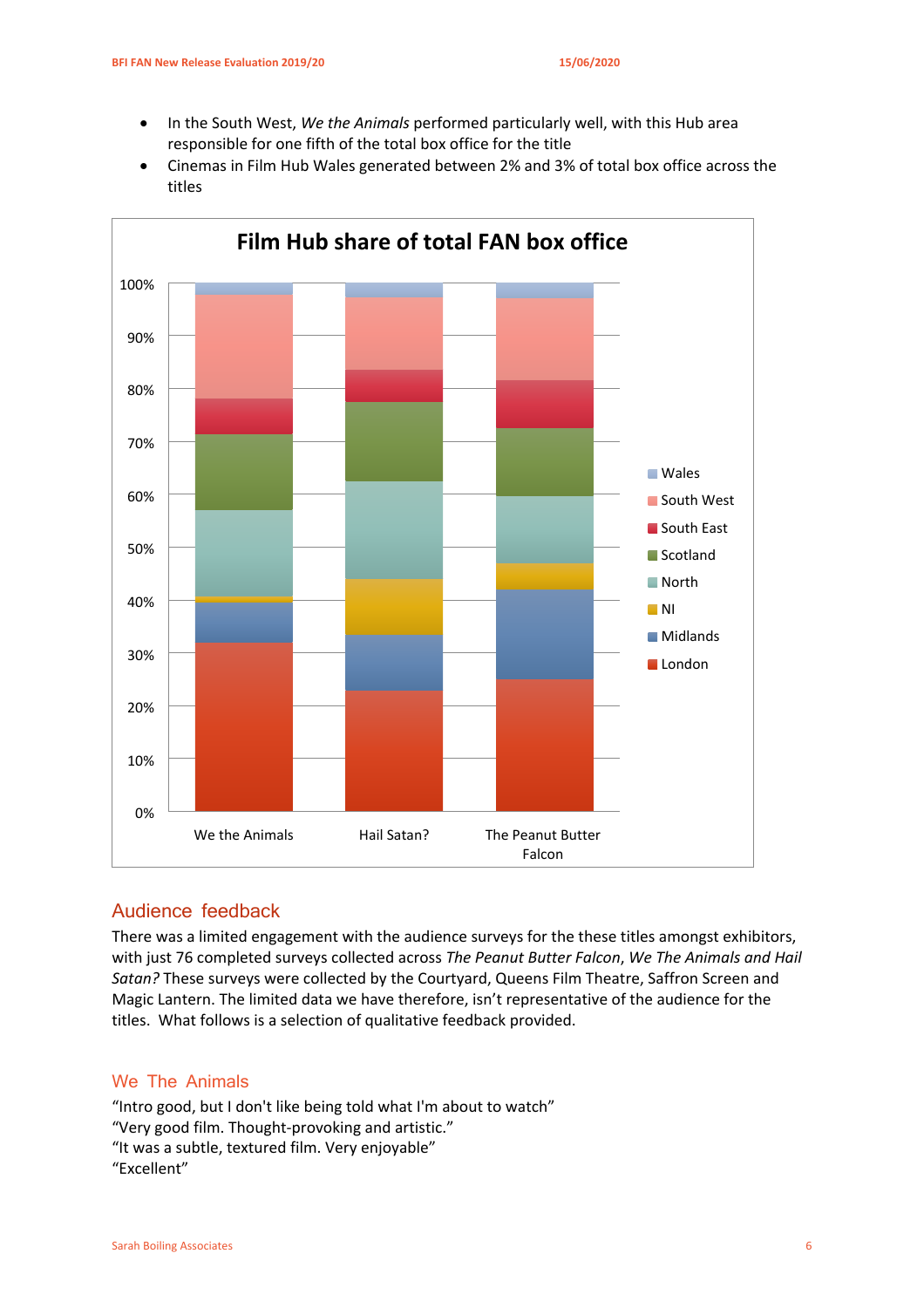"Upsetting"

#### Hail Satan ?

"Well organised, great film selection. Unafraid of controversy. Interesting Q&A" "Excellent Q & A"

#### The Peanut Butter Falcon

"Really enjoyable - especially good to see diversification" "Brilliant that films are being made to educate about disability" "Excellent film" "Loved the film" "Amazing all round"

#### <span id="page-7-0"></span>Conclusions and recommendations

- The system of freelancer support is now working well: freelancers are clear about the expectations of their role; marketing assets work well; and the individuals have built up trusted relationships with exhibitors in their area.
- Whilst Hub and freelancer relationships are generally positive, there is still scope to ensure that there is consistency in each Hub area. Freelancers could also be supported to have more contact with Hub's members and hub teams.
- Distributors are overwhelmingly supportive and appreciate of the scheme; in particular the access it provides to the FAN network of cinemas.
- The processes of the New Release Scheme are working well from all perspectives.
- Freelancers would benefit from access to more accurate film booking data from distributors, and the regular check ins with the Watershed team and distributors could be re-energised.
- The 'key venues' in each Hub area vary considerably in their engagement with the scheme, and practical ways to address this are already in discussion.
- Access to funding could support costs of creating accessible files to ensure all titles can be seen as wide an audience as possible.
- Obtaining audience perspectives on the titles continues to be challenging. If it is important to include audience perspectives in the evaluation going forward, then this aspect of the evaluation approach will require a radical re-think.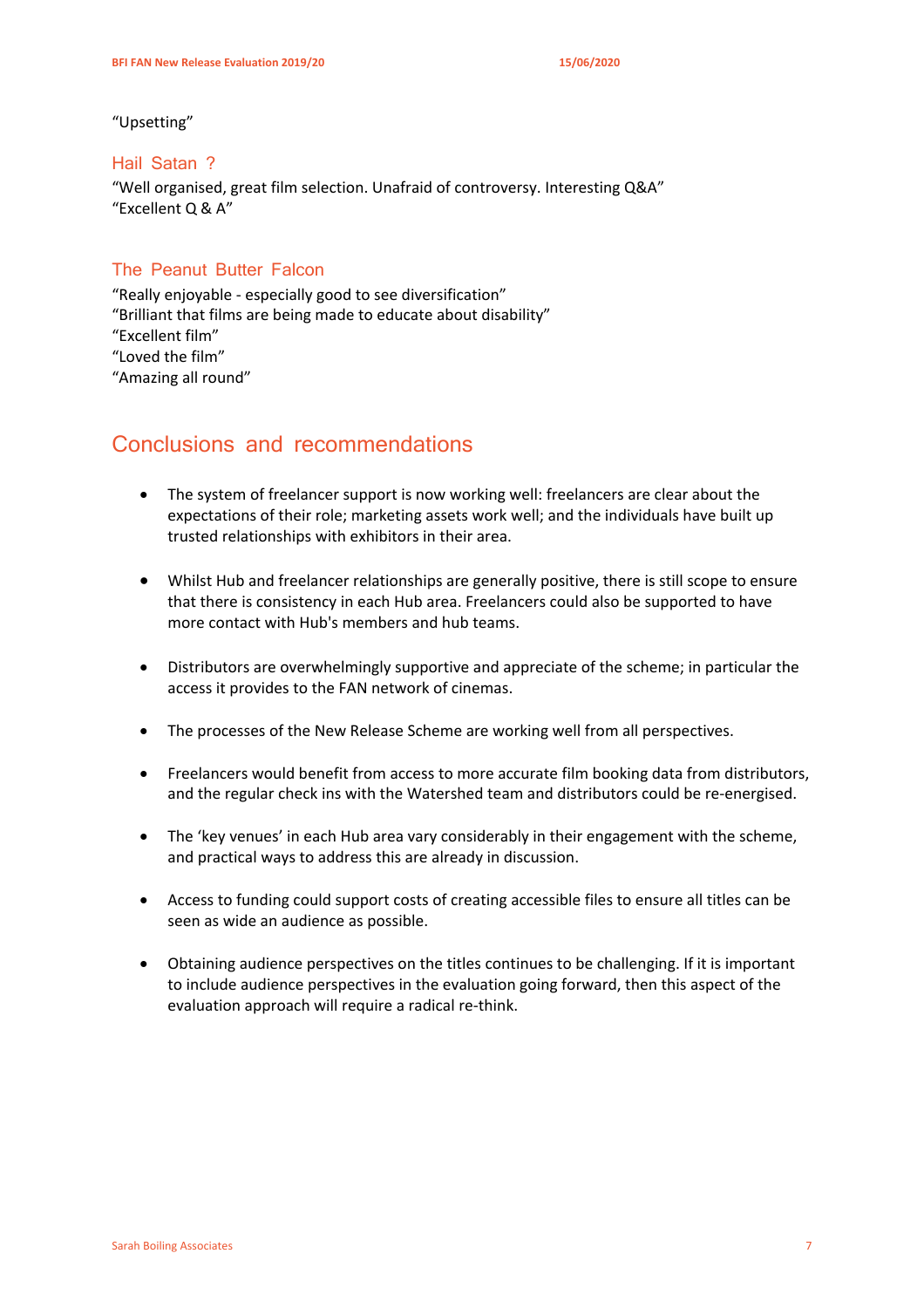## <span id="page-8-1"></span><span id="page-8-0"></span>Appendix

## Film Hub member bookings

### London

|                            | We the<br><b>Animals</b> | Hail<br>Satan? | <b>The Peanut</b><br><b>Butter Falcon</b> | System<br><b>Crasher</b><br>*Booked but<br>not screened |
|----------------------------|--------------------------|----------------|-------------------------------------------|---------------------------------------------------------|
| Archlight Cinema           |                          |                | ✓                                         |                                                         |
| Arthouse Crouch End        |                          |                | ✓                                         | ✓                                                       |
| Barbican                   | ✓                        | ✓              | ✓                                         |                                                         |
| <b>BFI Southbank</b>       |                          | ✓              | ✓                                         |                                                         |
| Castle Cinema              | ℐ                        |                | ✓                                         | ✓                                                       |
| <b>Catford Mews</b>        |                          |                |                                           | ✓                                                       |
| David Lean                 |                          |                | ✓                                         |                                                         |
| Genesis                    | ✓                        | ✓              | ✓                                         | ✓                                                       |
| Haslemere Moving Pictures  |                          |                | ✓                                         |                                                         |
| <b>ICA</b>                 | ✓                        | ✓              |                                           |                                                         |
| <b>Kiln Theatre</b>        |                          | ✓              | ✓                                         |                                                         |
| <b>Leatherhead Theatre</b> |                          |                | ✓                                         |                                                         |
| Olympic Studio             |                          |                | ✓                                         |                                                         |
| Peckhamplex 6              |                          |                | ✓                                         |                                                         |
| <b>Prince Charles 2</b>    |                          |                | ✓                                         |                                                         |
| Regent Street Cinema       | ✓                        | ✓              | ✓                                         | ✓                                                       |
| Rex                        |                          |                | ✓                                         |                                                         |
| Rio                        | ℐ                        |                |                                           | ℐ                                                       |
| Ritzy Cinema               |                          |                | ✓                                         |                                                         |
| <b>Riverside Studios</b>   |                          |                |                                           | ✓                                                       |
| Showcase Bluewater 17      |                          |                | ✓                                         |                                                         |
| Watermans                  | ✓                        | ✓              |                                           |                                                         |
| West Norwood Library And   |                          |                |                                           |                                                         |
| Picturehouse               | 2                        | ✓              | ✓                                         |                                                         |

#### **Midlands**

|                       |               | We the<br><b>Animals</b> | Hail<br>Satan | <b>The</b><br>Peanut<br><b>Butter</b><br><b>Falcon</b> | System<br><b>Crasher</b><br>*Booked<br>but not<br>screened |
|-----------------------|---------------|--------------------------|---------------|--------------------------------------------------------|------------------------------------------------------------|
| <b>Broadway Media</b> | Nottingham    | ✓                        | $\checkmark$  | ✓                                                      | ✓                                                          |
| <b>Buxton Cinema</b>  | <b>Buxton</b> |                          |               |                                                        | ✓                                                          |
| Courtyard             | Hereford      | ✓                        |               | ✓                                                      |                                                            |
| Electric              | Birmingham    |                          | $\checkmark$  | ✓                                                      | ✓                                                          |
| Errol Flynn Filmhouse | Northampton   | ✓                        | ✓             |                                                        |                                                            |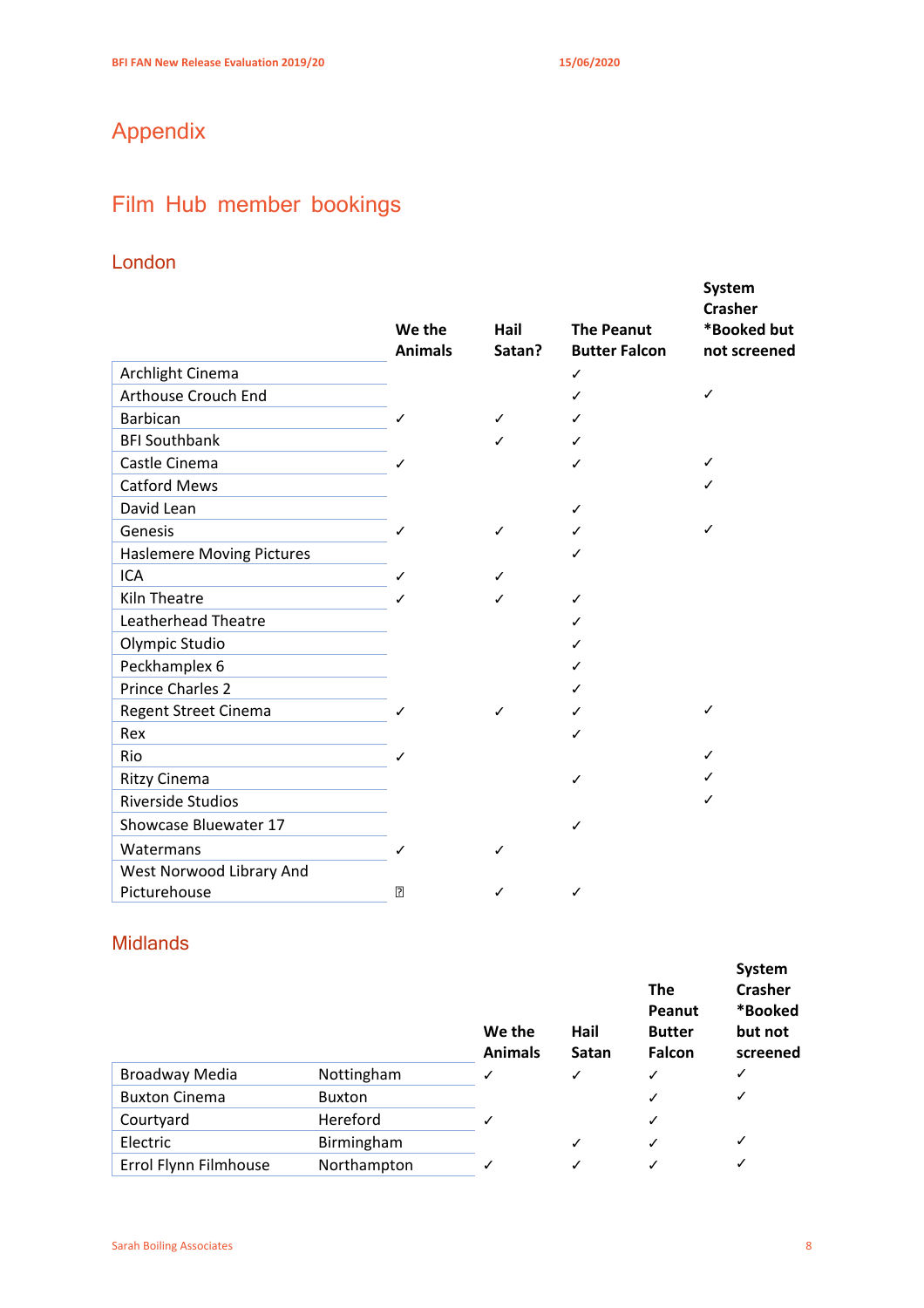| <b>Film Place</b>           | <b>Buckingham</b> |   |   | ✓ |  |
|-----------------------------|-------------------|---|---|---|--|
| Forum Cinema                | Northampton       |   |   | ✓ |  |
| KinoKulture                 | Oswestry          |   |   | ✓ |  |
| Light House                 |                   |   |   |   |  |
| (Wolverhampton)             | Wolverhampton     | ℐ |   | ✓ |  |
| MAC (Midland Arts           |                   |   |   |   |  |
| Centre)                     | Birmingham        |   |   | ✓ |  |
| <b>Malvern Theatres</b>     | Malvern           |   |   | ✓ |  |
| Phoenix (Leicester)         | Leicester         |   |   |   |  |
| Quad                        | Derby             |   |   | ✓ |  |
| Savoy Cinema Corby          | Corby             |   |   | ✓ |  |
| Showcase Coventry 14        | Coventry          |   |   | ✓ |  |
| Showcase Derby De Lux       |                   |   |   |   |  |
| 12                          | Derby             |   |   | ✓ |  |
| Showcase Leicester De       |                   |   |   |   |  |
| Lux 12                      | Leicester         |   |   | ✓ |  |
| Showcase Nottingham 13      | Nottingham        |   |   |   |  |
| Showcase Walsall 12         | Walsall           |   |   | ✓ |  |
| <b>Stafford Cinema</b>      | Stafford          |   |   | ✓ |  |
| <b>Stamford Arts Centre</b> | Stamford          |   |   | ✓ |  |
| <b>Stoke Film Theatre</b>   | Stoke-on-Trent    |   | ℐ | ✓ |  |
| The Mockingbird Cinema      |                   |   |   |   |  |
| And Kitchen                 | Birmingham        | ✓ |   | ✓ |  |

#### Northern Ireland

|                             |                | We the<br><b>Animals</b> | Hail<br>Satan? | <b>The</b><br>Peanut<br><b>Butter</b><br><b>Falcon</b> | System<br><b>Crasher</b><br>*Booked<br>but not<br>screened |
|-----------------------------|----------------|--------------------------|----------------|--------------------------------------------------------|------------------------------------------------------------|
| Queens Film Theatre Belfast | <b>Belfast</b> | ✓                        |                |                                                        |                                                            |
| <b>Brunswick Moviebowl</b>  | Derry          |                          |                |                                                        |                                                            |

Note – the number of theatrical bookings for the titles is an accurate reflection of the independent exhibition infrastructure of Northern Ireland

#### **North**

|                             |               | We the<br><b>Animals</b> | Hail<br>Satan? | <b>The</b><br>Peanut<br><b>Butter</b><br><b>Falcon</b> | System<br><b>Crasher</b><br>*Booked<br>but not<br>screened |
|-----------------------------|---------------|--------------------------|----------------|--------------------------------------------------------|------------------------------------------------------------|
| Alhambra                    | Penrith       | ✓                        |                | ✓                                                      |                                                            |
| Arc Theatre                 | Stockton      |                          |                | ✓                                                      | ✓                                                          |
| <b>Brewery Arts</b>         | Kendal        |                          | ✓              | ✓                                                      |                                                            |
| City Screen York            | York          |                          | ✓              | ✓                                                      |                                                            |
| <b>Dukes</b>                | Lancaster     |                          |                | ✓                                                      | ✓                                                          |
| Hebden Bridge Picture House | Hebden Bridge |                          |                | ✓                                                      | ✓                                                          |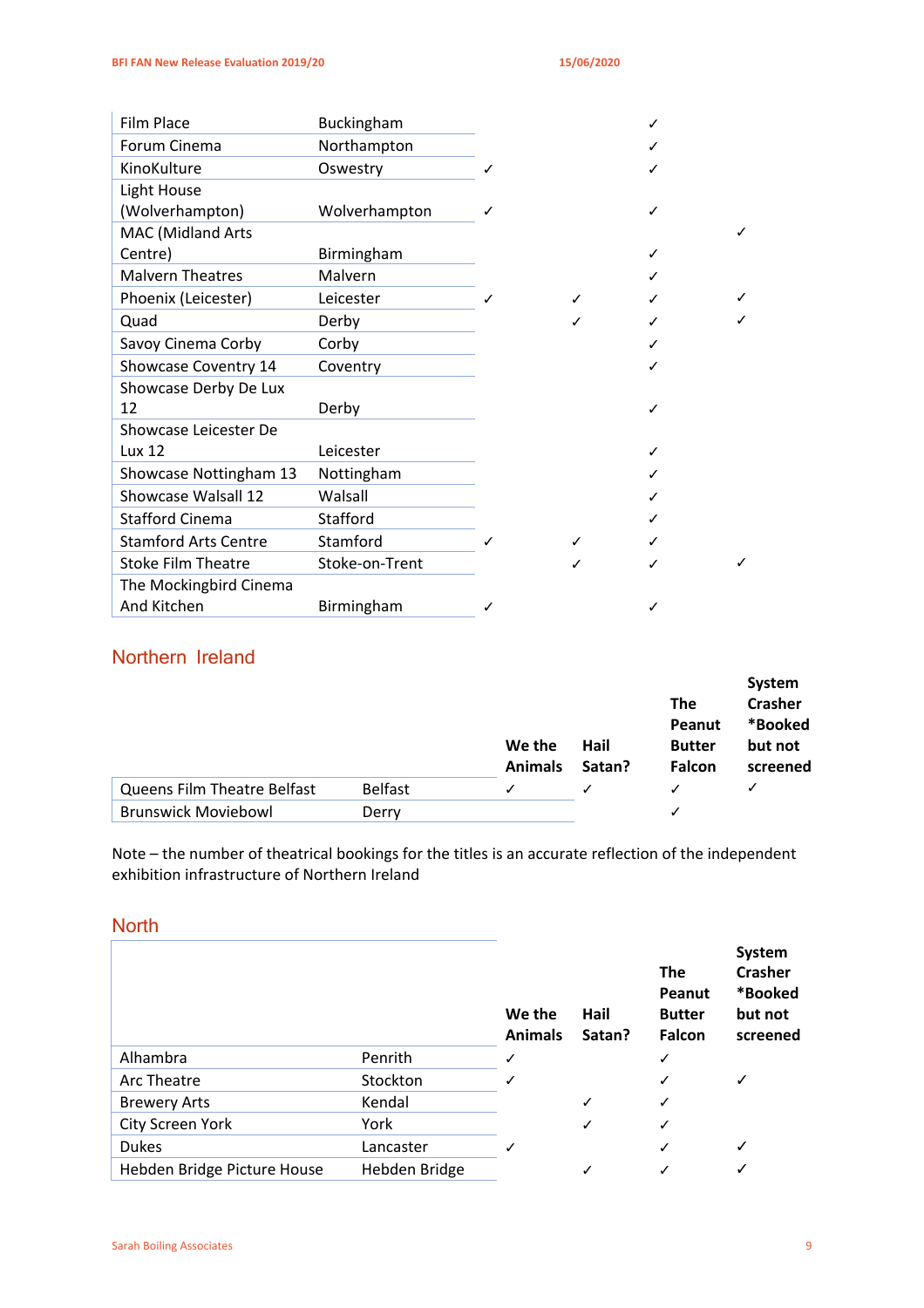| <b>HOME</b>                         | Manchester         |  |  |
|-------------------------------------|--------------------|--|--|
| Hull Independent Cinema             |                    |  |  |
| Hyde Park Picture House             | Leeds              |  |  |
| <b>Ilkley Cinema</b>                | Ilkley             |  |  |
| Jam Jar Cinema                      | <b>Whitley Bay</b> |  |  |
| Palace                              | Longridge          |  |  |
| Savoy                               | Worksop            |  |  |
| Savoy                               | Worksop            |  |  |
| Showcase Leeds 16                   | Leeds              |  |  |
| Showroom                            | Sheffield          |  |  |
| <b>Square Chapel Centre For The</b> |                    |  |  |
| Arts                                | Halifax            |  |  |
| Storyhouse                          | Chester            |  |  |
| The Venue                           | Lincoln            |  |  |
| Tyneside Cinema                     | <b>Newcastle</b>   |  |  |

#### **Scotland**

|                                 |                  | We the<br><b>Animals</b> | Hail<br>Satan? | <b>The Peanut</b><br><b>Butter</b><br>Falcon | System<br><b>Crasher</b><br>*Booked<br>but not<br>screened |
|---------------------------------|------------------|--------------------------|----------------|----------------------------------------------|------------------------------------------------------------|
| An Lanntair                     | Stornoway        |                          |                | ✓                                            |                                                            |
| <b>Belmont Filmhouse</b>        | Aberdeen         |                          | ✓              | ✓                                            | ✓                                                          |
| Campbeltown Picture House       | Campbeltown      |                          | ✓              | ✓                                            |                                                            |
| <b>Dundee Contemporary Arts</b> | Dundee           | ✓                        | ✓              | ✓                                            |                                                            |
| Eden Court                      | <b>Inverness</b> | ✓                        | ✓              |                                              |                                                            |
| Filmhouse                       | Edinburgh        | ✓                        | ✓              |                                              |                                                            |
| <b>Glasgow Film Theatre</b>     | Glasgow          | ✓                        | ✓              | ✓                                            | ✓                                                          |
| Hippodrome                      | Bo'ness          |                          |                |                                              |                                                            |
| <b>Macroberts Arts</b>          | <b>Stirling</b>  | ✓                        | ✓              |                                              |                                                            |
| <b>Mareel Shetland Arts</b>     | Lerwick          |                          | ✓              |                                              | ✓                                                          |
| Phoenix (Kirkwall)              | Kirkwall         |                          |                |                                              |                                                            |
| Phoenix Cinema                  | Oban             | ✓                        |                |                                              |                                                            |
| <b>Robert Burns Centre</b>      | <b>Dumfries</b>  | ✓                        |                |                                              |                                                            |
| The Cameo                       | Edinburgh        |                          | ✓              |                                              |                                                            |
| The Tower Digital Arts          |                  |                          |                |                                              |                                                            |
| Centre                          | Helensburgh      |                          |                |                                              |                                                            |

#### South East

|             |          | We the<br><b>Animals</b> | Hail<br>Satan? | <b>The</b><br>Peanut<br><b>Butter</b><br>Falcon | System<br><b>Crasher</b><br>*Booked<br>but not<br>screened |
|-------------|----------|--------------------------|----------------|-------------------------------------------------|------------------------------------------------------------|
| Capital     | Horsham  | ✓                        |                |                                                 |                                                            |
| Cinema City | Norwich  |                          | ✓              | ✓                                               |                                                            |
| Connaught   | Worthing |                          |                |                                                 | ✓                                                          |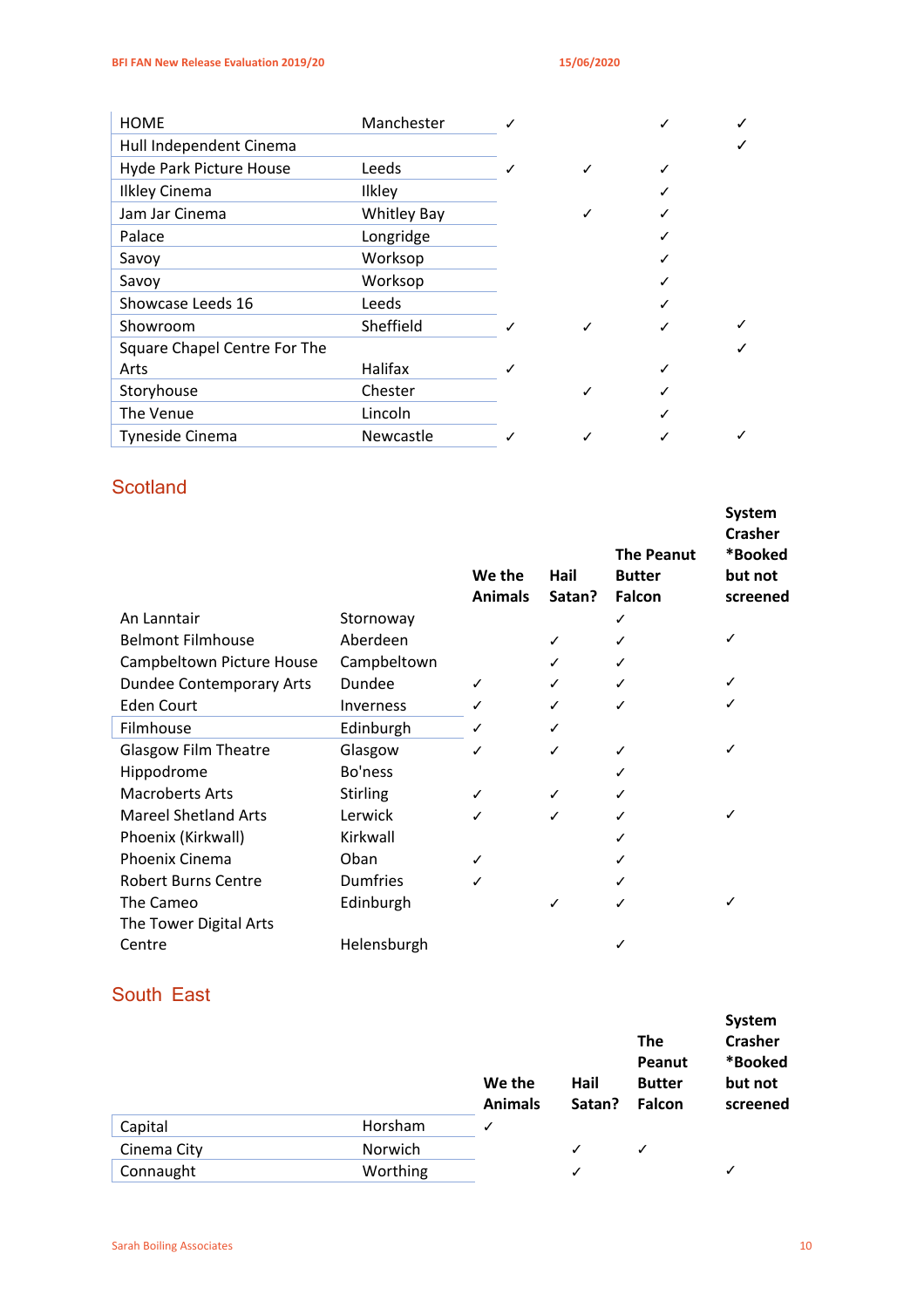| Depot                        | Lewes                |   |   | ✓ |   |
|------------------------------|----------------------|---|---|---|---|
| Firstsite                    | Colchester           | ✓ | ✓ | ✓ |   |
| Gulbenkian Cinema            | Canterbury           |   | ✓ | ✓ |   |
| Ipswich Film Theatre         | Ipswich              |   | ✓ | ✓ |   |
| Kino Rye                     | Rye                  |   |   |   |   |
| <b>MK Gallery</b>            | <b>Milton Keynes</b> | ✓ |   |   |   |
| Norden Farm                  | Maidenhead           | ✓ |   |   |   |
| Riverside                    | Woodbridge           |   |   | ✓ |   |
| Royston Picture Palace       | Royston              |   |   | ✓ |   |
|                              | Saffron              |   |   |   |   |
| Saffron Screen               | Walden               |   | ✓ | ✓ |   |
| Showcase Peterborough De Lux |                      |   |   |   |   |
| 13                           | Peterborough         |   |   | ✓ |   |
| Showcase Reading 14          | Reading              |   |   | ✓ |   |
| South Hill Park              | <b>Bracknell</b>     |   |   |   | ✓ |
| The Odyssey Cinema           | Saint Albans         |   |   |   |   |
| Ultimate                     | Oxford               |   |   |   |   |

## South West

|                               |                 | We the<br><b>Animals</b> | Hail<br>Satan? | <b>The</b><br>Peanut<br><b>Butter</b><br><b>Falcon</b> | <b>System</b><br><b>Crasher</b><br>*Booked<br>but not<br>screened |
|-------------------------------|-----------------|--------------------------|----------------|--------------------------------------------------------|-------------------------------------------------------------------|
| Barn                          | Dartington      |                          |                | ✓                                                      |                                                                   |
| <b>Bridport Arts Centre</b>   | <b>Bridport</b> | ✓                        |                | 卪                                                      |                                                                   |
| <b>Cube Arts Centre</b>       | <b>Bristol</b>  | ✓                        | ✓              | 卪                                                      |                                                                   |
| Curzon                        | Clevedon        | ╱                        |                | 卪                                                      | ✓                                                                 |
| <b>Electric Picture House</b> | Wotton          |                          |                | ✓                                                      | ✓                                                                 |
| <b>Flavel Theatre</b>         | Dartmouth       |                          |                | ✓                                                      |                                                                   |
| <b>Little Theatre</b>         | Bath            |                          | ✓              | 卪                                                      |                                                                   |
| Lighthouse (Poole)            | Poole           |                          | ✓              | ✓                                                      |                                                                   |
| <b>New Park</b>               | Chichester      |                          |                | ✓                                                      | ✓                                                                 |
| Newlyn Filmhouse              | Newlyn          |                          |                | ✓                                                      |                                                                   |
| Parabola Arts Centre          | Cheltenham      | ╱                        |                | 卪                                                      |                                                                   |
| Phoenix (Exeter)              | Exeter          |                          |                | ✓                                                      | ✓                                                                 |
| <b>Plymouth Arts Centre</b>   | Plymouth        |                          | ✓              | ✓                                                      | ✓                                                                 |
| Poly                          | Falmouth        | ✓                        |                | ✓                                                      |                                                                   |
| Roses                         | Tewkesbury      |                          |                | 卪                                                      | ✓                                                                 |
| Sherborne Cinema              | Gloucester      |                          |                | ✓                                                      |                                                                   |
| Showcase Bristol De Lux 13    | <b>Bristol</b>  |                          |                | ✓                                                      |                                                                   |
| Showcase Southampton De       |                 |                          |                |                                                        |                                                                   |
| Lux 10                        | Southampton     |                          |                | ✓                                                      |                                                                   |
| Showcase Stockton 14          | Stockton        |                          |                |                                                        |                                                                   |
| Strode                        | <b>Street</b>   | ✓                        |                | ℐ                                                      |                                                                   |
| Watermark                     | Ivybridge       |                          |                |                                                        |                                                                   |
| Watershed                     | <b>Bristol</b>  | ✓                        | ✓              | ✓                                                      | ✓                                                                 |